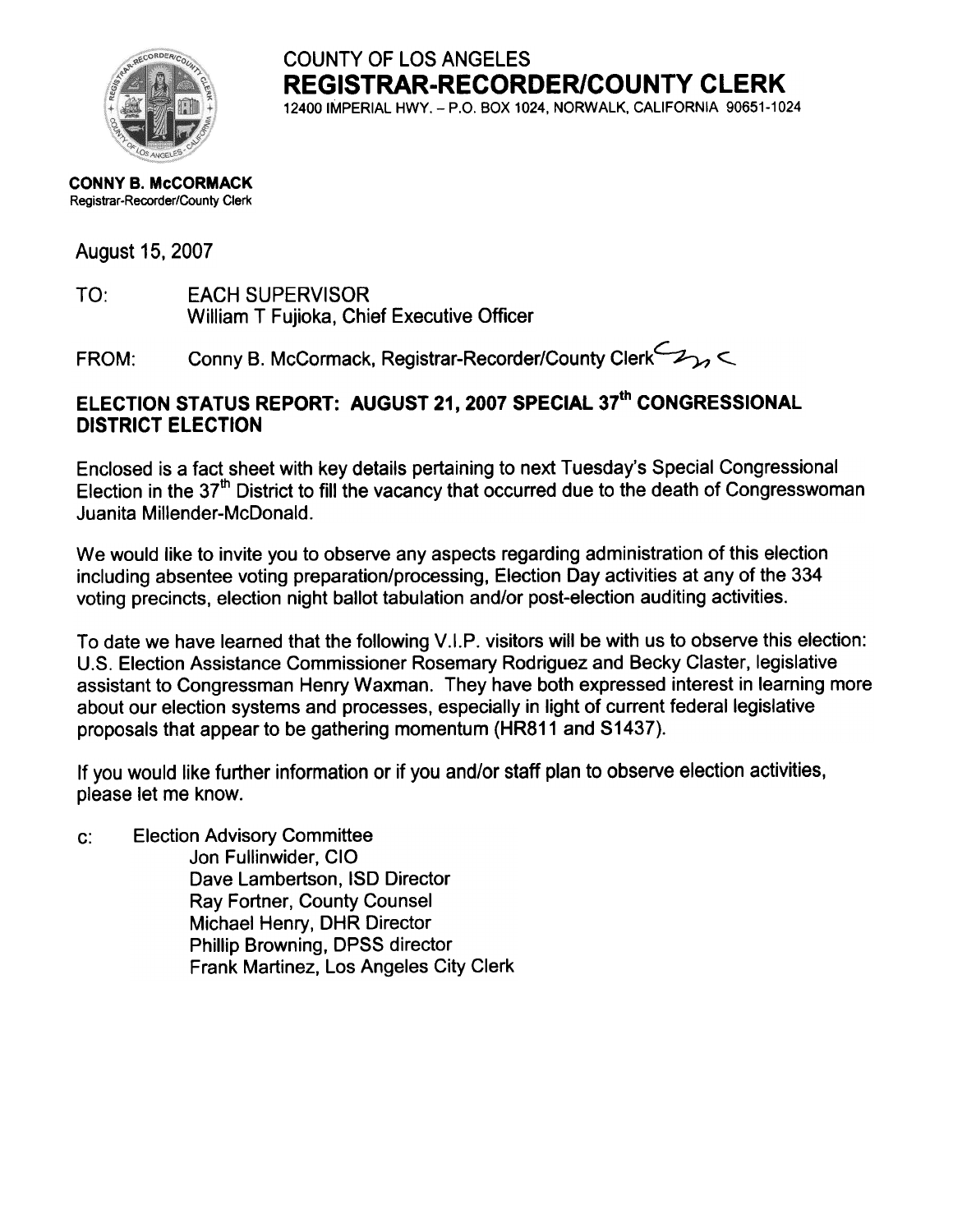

## **Registrar-Recorder/County Clerk Fact Sheet August 21, 2007 37th Congressional District Special General Election**

The Registrar-Recorder/County Clerk (RR/CC) will be conducting the 37<sup>th</sup> Congressional District Special General Election on August 21, 2007. The Special General Election is being held to fill a vacancy for an unexpired term in Congress ending January 3, 2009. The special election was called by the Governor to fill the vacancy created due to the death of Congresswoman Juanita Millender-McDonald.

#### **STATISTICAL INFORMATION**

Ballot Groups: 5

Precincts: 334 Election Night Check in Centers: 5 Precinct Officers: 1,336 Voting Hours:  $\overline{7}$  a.m. - 8 p.m. Voter Registration: 251,460 Election Cost Estimate: \$1.8 million

 (Congressional Dist. Elections Rotate by Assembly Dist.) Translations: Korean, Spanish, Tagalog/Filipino and Vietnamese

#### **ABSENTEE VOTING PERIOD**

The period to request an absentee ballot by mail ended on August 14, 2007. Under special circumstances, a voter may request an emergency absentee ballot beginning Wednesday, August 15 through Election Day, August 21 at the Registrar-Recorder/County Clerk's headquarters in Norwalk. Additional information can be obtained by calling the Absentee Voter Section at (562) 466-1323 weekdays between the hours of 8 a.m. and 5 p.m.

#### **VOTES NEEDED TO ELECT CANDIDATE**

The candidate who receives the highest number of votes cast at the special general election shall be declared elected.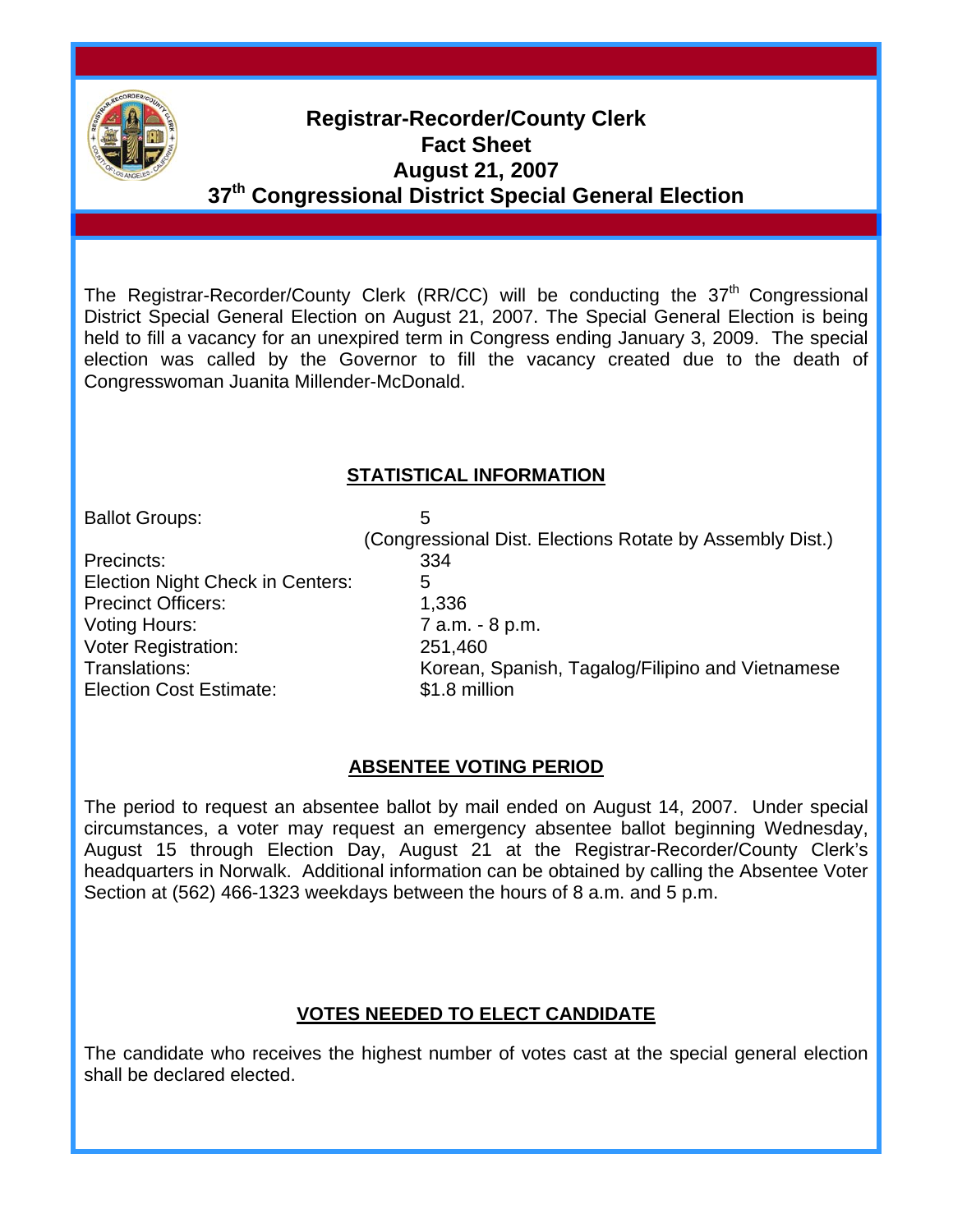**Page 2** 

#### **TERM OF OFFICE**

The unexpired term ends on January 3, 2009.

#### **BALLOTS AND VOTING SYSTEM**

All voting will take place using InkaVote ballots. All ballots, whether cast at the voting precincts on Election Day or absentee/by mail, will be centrally counted on the MTS system at the Registrar-Recorder/County Clerk's headquarters in Norwalk. Additionally, InkaVote Plus voting equipment will be available at all 334 voting precincts on Election Day to provide 1) errordetection for all voters, i.e. allowing voters the opportunity to correct a mistake, such as voting for too many candidates in a race, to be alerted prior to casting the ballot, and 2) an audio voting option for voters with visual impairments and/or voters who prefer translation assistance in designated languages.

#### **UNOFFICIAL ELECTION RESULTS ON 8/21**

On election night, unofficial election results will be available by 1) calling the Registrar-Recorder/County Clerk at the telephone numbers listed below, up until all precinct ballots are counted and 2) accessing the Internet at the site listed below.

Unofficial absentee voting results will be available at approximately 8:15 p.m. As precinct ballots arrive during the evening, updated cumulative results will be available and posted on the RR/CC's Internet website.

All ballots cannot be counted on election night. Election night results are always unofficial. Additional ballots are counted in the days/weeks following the election including: 1) absentee ballots received through the mail or dropped off at the polls on Election Day. These ballots must be individually signature-verified and then opened prior to tabulation; 2) provisional ballots cast at the voting precincts on Election Day by persons whose eligibility to vote cannot immediately be verified. These ballots must be individually researched to determine eligibility; 3) damaged ballots that are unable to be processed through the election tally equipment and must be manually duplicated prior to tabulation; and 4) ballots containing write-in votes which must be individually reviewed to determine if the write-in vote is for a qualified/unqualified write-in candidate.

| <b>Telephone Numbers:</b> | Public (562) 466-1310                  |
|---------------------------|----------------------------------------|
|                           | Media (562) 462-2648 or (562) 462-2726 |

Internet Website: [www.lavote.net](http://www.lavote.net/)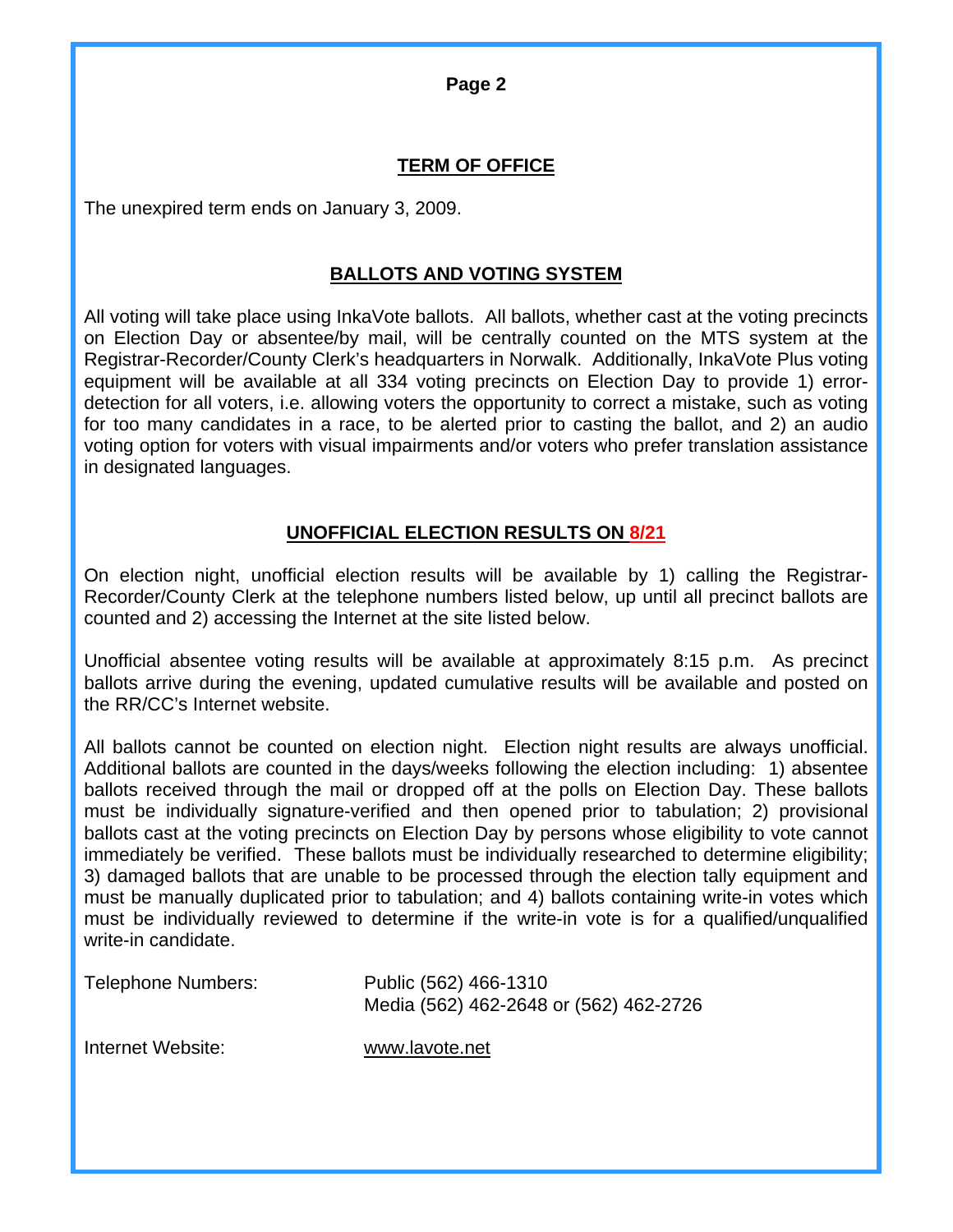**Page 3** 

#### **AVAILABILITY OF UNOFFICIAL ELECTION RESULTS (BY PRECINCT) BEGINNING 8/22**

Precinct results will be available in the Registrar-Recorder/County Clerk Election Information Section after 12 p.m. through 5 p.m.

| Telephone Numbers: | Public (562) 466-1310<br>Media (562) 462-2648 or (562) 462-2726 |
|--------------------|-----------------------------------------------------------------|
|                    |                                                                 |

Internet Website: [www.lavote.net](http://www.lavote.net/)

#### **OFFICIAL ELECTION RESULTS**

The official canvass of the ballots cast is anticipated to be completed within 10 days of the election. The official canvass must be completed and election results certified within 28 days of the election. The certification deadline for this election is September 18, 2007.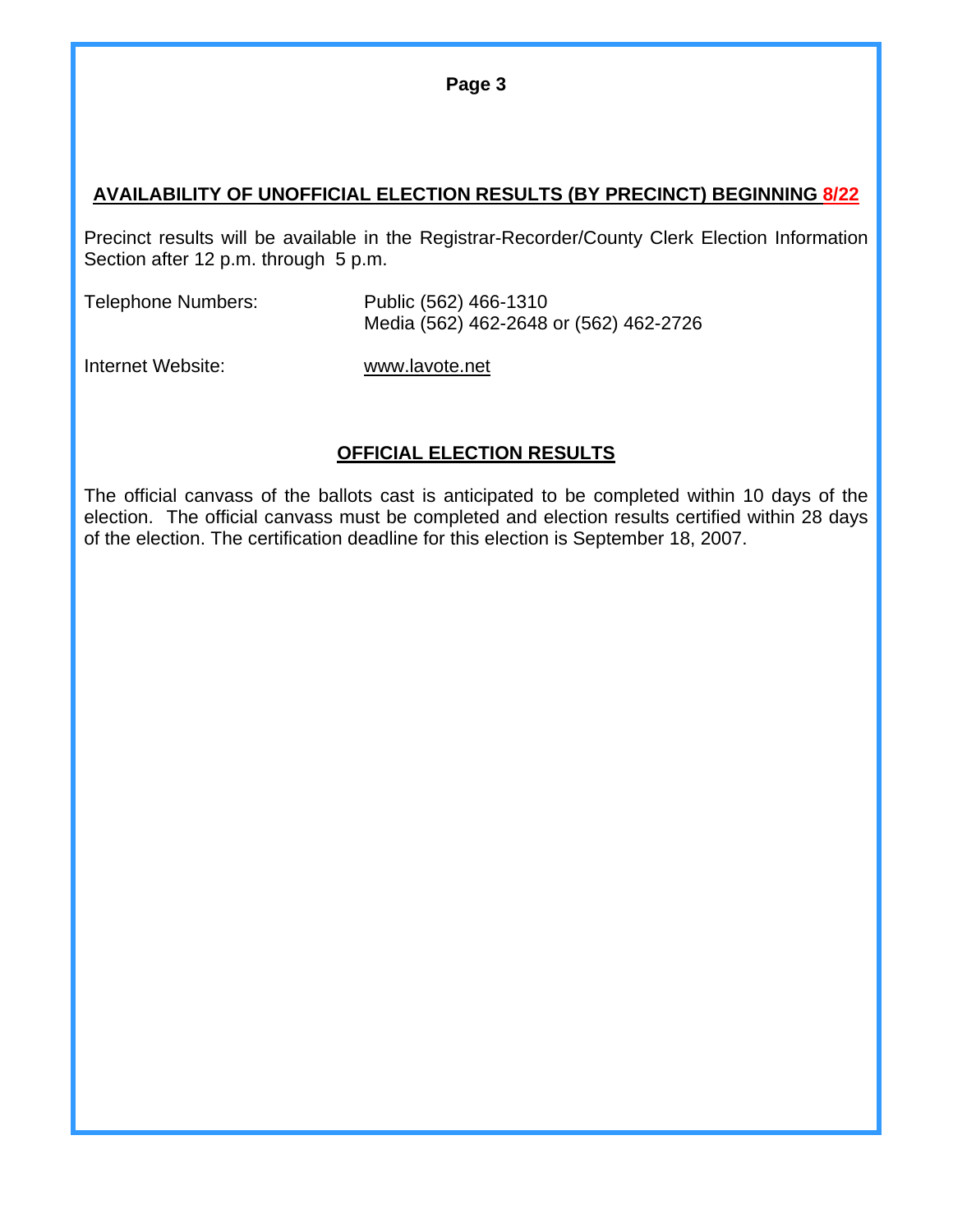## OFFICIAL BALLOT

#### U.S. CONGRESSIONAL **37TH DISTRICT** SPECIAL GENERAL ELECTION

#### AUGUST 21, 2007 **County of Los Angeles**